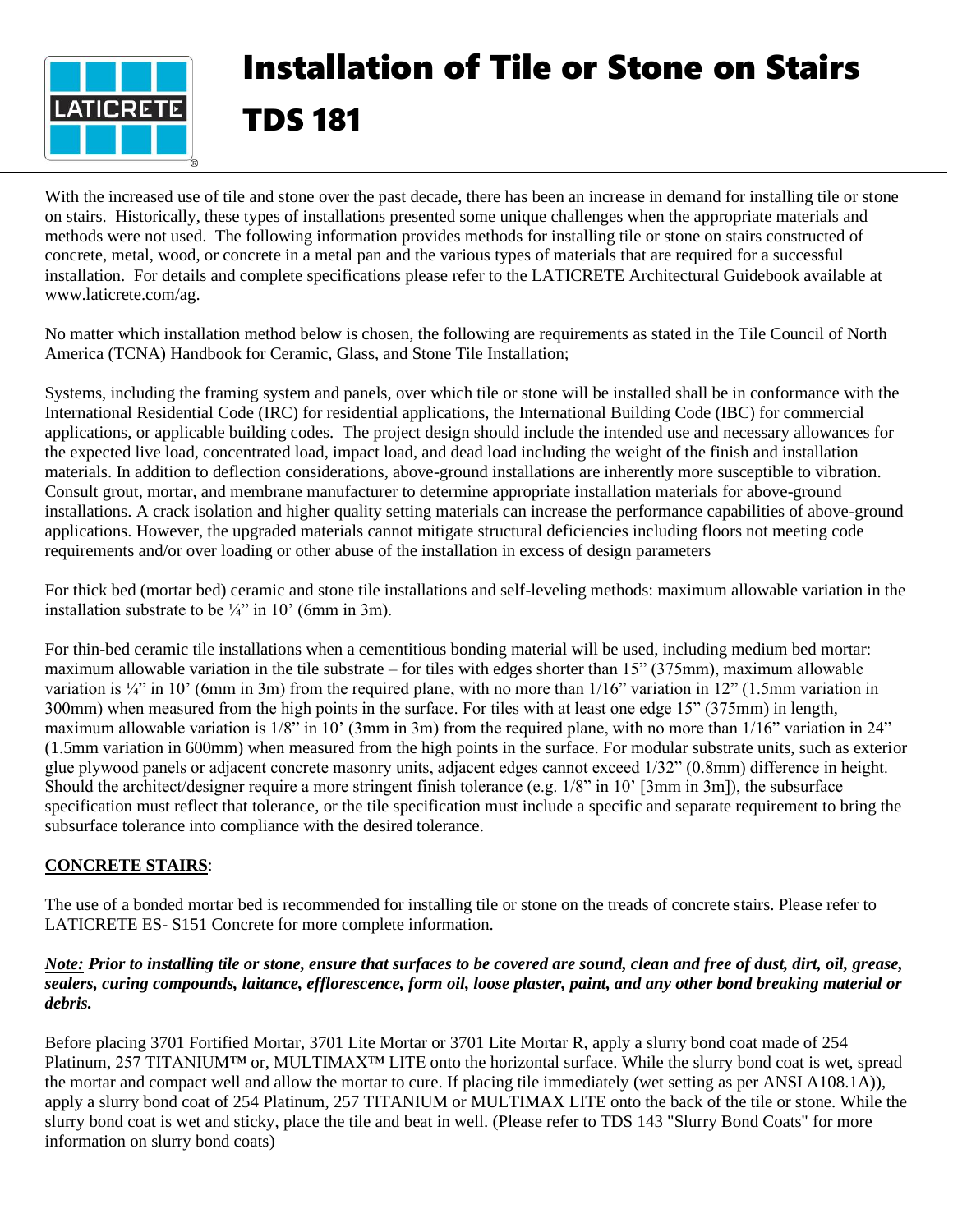To place a mortar or render on the risers and/or stringers, mix the 3701 Fortified Mortar, 3701 Lite Mortar, or 3701 Lite Mortar R to a wetter consistency (see specific mortar data sheet for mixing ratios) and apply to properly prepared concrete surface. The vertical render/mortar bed can be applied in thicknesses up to  $\frac{1}{2}$ " (12mm) at a time, and installations requiring more than  $\frac{1}{2}$ " (12mm) must be done in separate lifts, with the subsequent lift scratched to provide better adhesion.

For installation of tile or stone over a cured 3701 Fortified Mortar (as per ANSI A108.1B) use 254 Platinum, 257 TITANIUM™ or, MULTIMAX™ LITE. Apply mortar to the substrate with the flat side of the trowel, pressing firmly to work it into the surface. Comb on additional mortar with the notched side. Use proper sized notched trowel to ensure full bedding of the tile. Back butter large tiles >8" x 8" (>200 mm x 200 mm) to provide full bedding and firm support. Place tiles into wet, sticky thin-set mortar and beat in using a beating block and rubber mallet to fully embed tile. Check mortar for complete coverage by periodically removing a tile and inspecting bedding mortar transfer onto back of tile. If mortar is skinned over (not sticky), remove and replace with fresh mortar. Clean excess thin set mortar from tile or stone face and joints between pieces. Allow to set until firm.

Once the mortar has set firm, grout the joints with SPECTRALOCK® PRO Premium Grout\*, SPECTRALOCK PRO Grout, SPECTRALOCK 1, PERMACOLOR® Select^, or PERMACOLOR Grout.

A flexible sealant, such as LATASIL™, should be used at any changes of plane (e.g. treads/risers, treads/stringers, stringers/risers) to allow for any anticipated and unanticipated movement stresses.

## **Metal Stairs:**

Tack weld or mechanically fasten 3.4# galvanized diamond metal lath over the steel surface in accord with ANSI A108.01- 3.3. As an alternative to tack welding wire lath, a notched and hardened skim coat of LATAPOXY® 300 Adhesive or LATAPOXY BIOGREEN 300 Adhesive can be used over horizontal surfaces. Please refer to LATICRETE ES-S151 Metal for more complete information.

### *Note: Prior to installing tile or stone, ensure that surfaces to be covered are sound, clean and free of dust, dirt, oil, grease, sealers, curing compounds, laitance, efflorescence, form oil, loose plaster, paint, and any other bond breaking material or debris. Clean metal surfaces with a strong detergent to ensure that all manufacturing oils are removed, rinse completely and allow it to dry.*

Apply a scratch and leveling coat of 3701 Fortified Mortar, 3701 Lite Mortar or 3701 Lite Mortar R to encapsulate and fill the lath or the notched and hardened skim coat of LATAPOXY 300 Adhesive or LATAPOXY BIOGREEN 300. Float the surface of scratch and leveling coat plumb and true and allow mortar to set until firm. Please note that vertical metal surfaces which require a mortar bed must have the 3.4# galvanized diamond metal lath tack welded to the metal. The vertical render/mortar bed can be applied in thicknesses up to  $\frac{1}{2}$ " (12mm) at a time, and installations requiring more than  $\frac{1}{2}$ " (12mm) must be done in separate lifts, with the subsequent lift scratched to provide better adhesion.

For installation of tile or stone over a cured 3701 Fortified Mortar use 254 Platinum, 257 TITANIUM™ or, MULTIMAX™ LITE. Apply mortar to the substrate with the flat side of the trowel, pressing firmly to work it into the surface. Comb on additional mortar with the notched side. Use the proper sized notched trowel for the tile or stone to ensure full bedding of the tile. Back butter large tiles  $>8$ " x  $8$ " ( $>200$  mm x 200 mm) to provide full bedding and firm support. Place tiles into wet, sticky thin-set mortar and beat in using a beating block and rubber mallet to fully embed tile. Check mortar for complete coverage by periodically removing a tile and inspecting bedding mortar transfer onto back of tile. If mortar is skinned over (not sticky), remove and replace with fresh mortar. Clean excess thin set mortar from tile or stone face and joints between pieces. Allow to set until firm.

Once the mortar has set firm, grout the joints with SPECTRALOCK® PRO Premium Grout\*, SPECTRALOCK PRO Grout, SPECTRALOCK 1, PERMACOLOR Select, or PERMACOLOR Grout.

A flexible sealant, such as LATASIL™, should be used at any changes of plane (e.g. treads/risers, treads/stringers, stringers/risers) to allow for any anticipated and unanticipated movement stresses.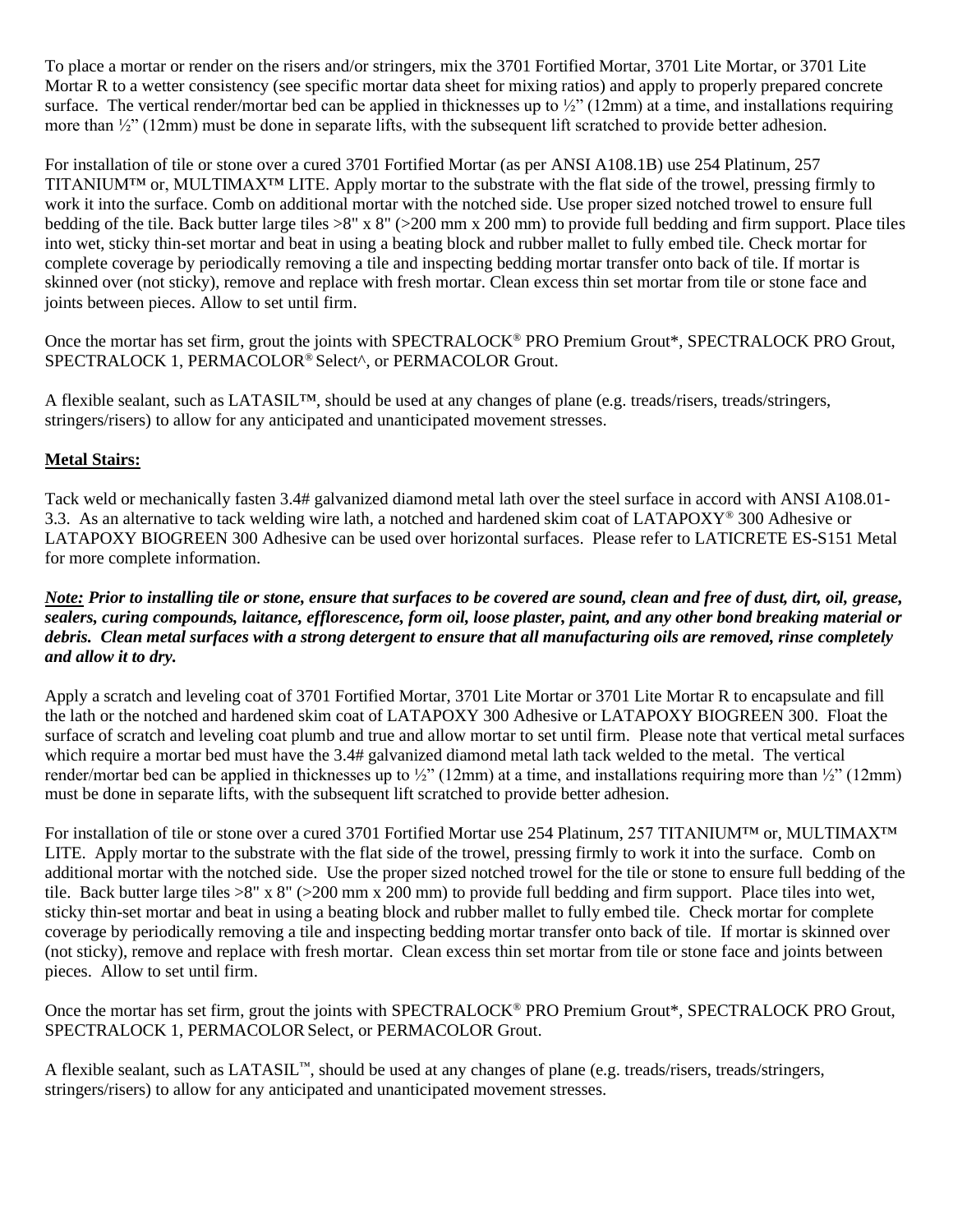#### *Wood Stairs*

For tile or stone installations on interior, dry areas over wood stairs, install a cleavage membrane such as 15 lb. builders felt or 4 mil polyethylene. Then mechanically fasten 3.4 lb. galvanized diamond metal lath to the wood stair construction. Please refer to LATICRETE ES-S151 Wood for more complete information.

*Note: Installation of tile or stone over wood stairs is not recommended for exterior or wet applications.* 

#### *Note: Prior to installing tile or stone, ensure that surfaces to be covered are sound, clean and free of dust, dirt, oil, grease, sealers, curing compounds, laitance, efflorescence, form oil, loose plaster, paint, and any other bond breaking material or debris.*

Apply 3701 Fortified Mortar, 3701 Lite Mortar or 3701 Lite Mortar R as a scratch and leveling coat over the properly installed wire lath. Float surface of scratch and leveling coat plumb and true. Allow mortar to set until firm.

For installation of tile or stone over a cured 3701 Fortified Mortar use 254 Platinum, 257 TITANIUM™ or, MULTIMAX™ LITE. Apply mortar to the substrate with the flat side of the trowel, pressing firmly to work it into the surface. Comb on additional mortar with the notched side. Use the proper sized notched trowel for the tile or stone to ensure full bedding of the tile. Back butter tiles  $>8$ " x 8" ( $>200$  mm x 200 mm) to provide full bedding and firm support. Place tiles into wet, sticky thin-set mortar and beat in using a beating block and rubber mallet to fully embed tile. Check mortar for complete coverage by periodically removing a tile and inspecting bedding mortar transfer onto back of tile. If mortar is skinned over (not sticky), remove and replace with fresh mortar. Clean excess thin set mortar from tile or stone face and joints between pieces. Allow to set until firm.

Once the mortar has set firm, grout the joints with SPECTRALOCK® PRO Premium Grout\*, SPECTRALOCK PRO Grout, SPECTRALOCK 1, PERMACOLOR® Select^, PERMACOLOR Grout.

A flexible sealant, such as LATASIL™, should be used at any changes of plane (e.g. treads/risers, treads/stringers, stringers/risers) to allow for any anticipated and unanticipated movement stresses.

## **Concrete in Steel Tread Pan:**

For installing tile or stone over a concrete filled steel tread pan, a combination of methods may be needed. Please refer to LATICRETE ES-S151 Metal for more complete information.

### *Note: Prior to installing tile or stone, ensure that surfaces to be covered are sound, clean and free of dust, dirt, oil, grease, sealers, curing compounds, laitance, efflorescence, form oil, loose plaster, paint, and any other bond breaking material or debris. Clean metal surfaces with a strong detergent to ensure that all manufacturing oils are removed, rinse completely and allow it to dry.*

Where the tile or stone will be bonded to concrete, use 254 Platinum, 257 TITANIUM™ or, MULTIMAX<sup>™</sup> LITE. Where tile or stone will be bonded to the steel pan use LATAPOXY® 300 Adhesive or LATAPOXY BIOGREEN™ 300. Apply mortar to the substrate with the flat side of the trowel, pressing firmly to work it into the surface. Comb on additional mortar with the notched side. Use the proper sized notched trowel for the tile or stone to ensure full bedding of the tile. Back butter large tiles >8" x 8" (>200 mm x 200 mm) to provide full bedding and firm support. Place tiles into wet, sticky thin-set mortar and beat in using a beating block and rubber mallet to fully embed tile. Check mortar for complete coverage by periodically removing a tile and inspecting bedding mortar transfer onto back of tile. If mortar is skinned over (not sticky), remove and replace with fresh mortar. Clean excess thin set mortar from tile or stone face and joints between pieces. Allow to set until firm.

Once the mortar has set firm, grout the joints with SPECTRALOCK® PRO Premium Grout\*, SPECTRALOCK PRO Grout, SPECTRALOCK 1, PERMACOLOR Select, PERMACOLOR Grout.